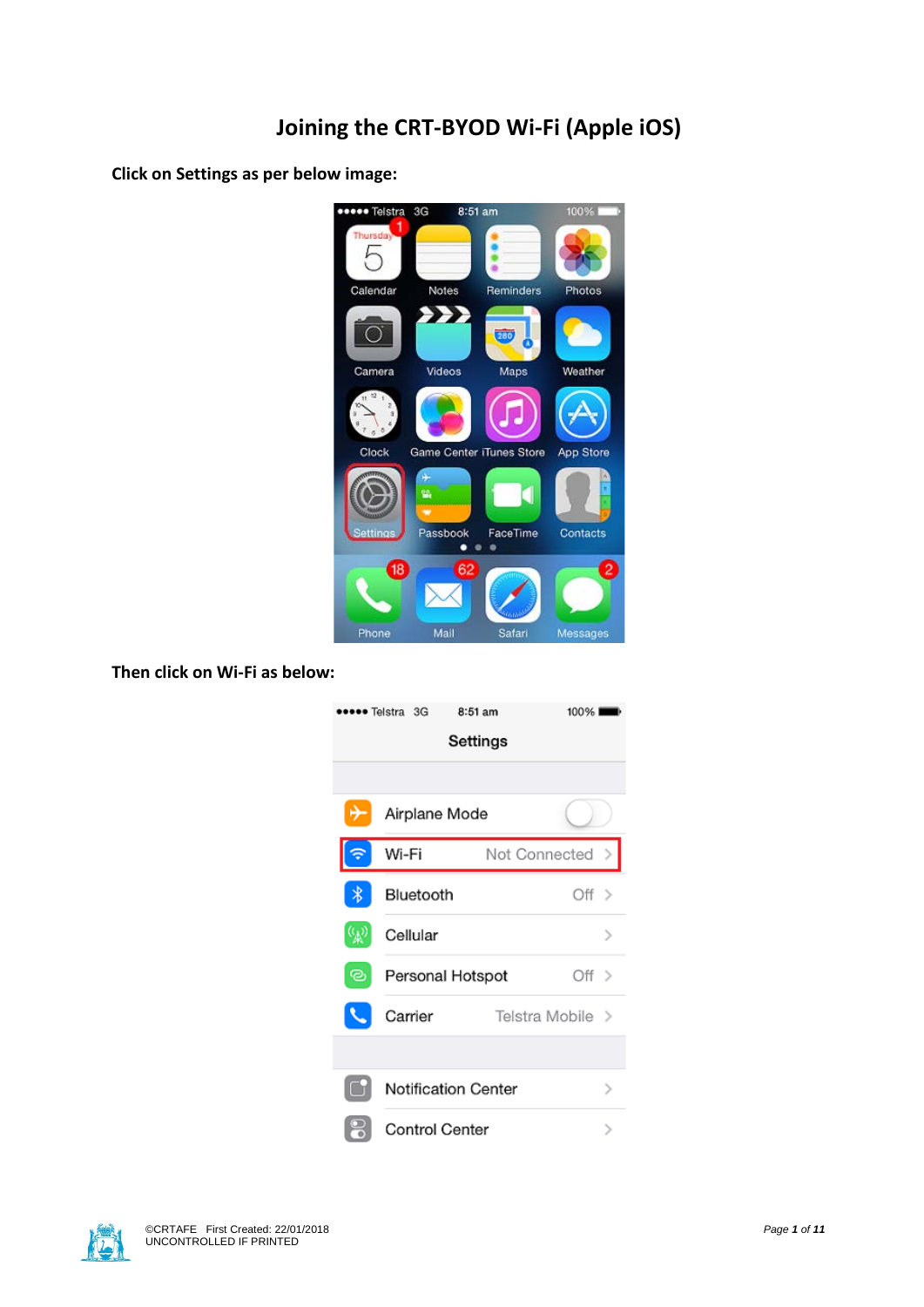| seee Telstra 3G                                                                                                                        | 8:51 am | 100%                    |
|----------------------------------------------------------------------------------------------------------------------------------------|---------|-------------------------|
| <b>くSettings</b>                                                                                                                       | Wi-Fi   |                         |
| Wi-Fi                                                                                                                                  |         |                         |
| CHOOSE A NETWORK                                                                                                                       |         |                         |
| <b>BYOD-Student</b>                                                                                                                    |         | $\hat{=}$ $\hat{=}$ (i) |
| <b>CRT-BYOD</b>                                                                                                                        |         | $\mathbf{a} \in (i)$    |
| Other                                                                                                                                  |         |                         |
| Ask to Join Networks                                                                                                                   |         |                         |
| Known networks will be joined automatically.<br>If no known networks are available, you will<br>be asked before joining a new network. |         |                         |

**You will then select CRT-BYOD from the list of wireless networks as below:**

**Then enter your credentials as below (Staff ID and password) this will be your new 8000XXX ID:**

| •●●●● Telstra 3G 8:52 am          | 100%   |
|-----------------------------------|--------|
| Enter the password for "CRT-BYOD" |        |
| Cancel Enter Password             | Join   |
|                                   |        |
| Username 8000XXX                  |        |
| Password                          |        |
|                                   |        |
|                                   |        |
| Q W E R T Y U I O P               |        |
| ASDFGHJKL                         |        |
|                                   |        |
| A Z X C V B N M X                 |        |
| .7123<br>space                    | return |

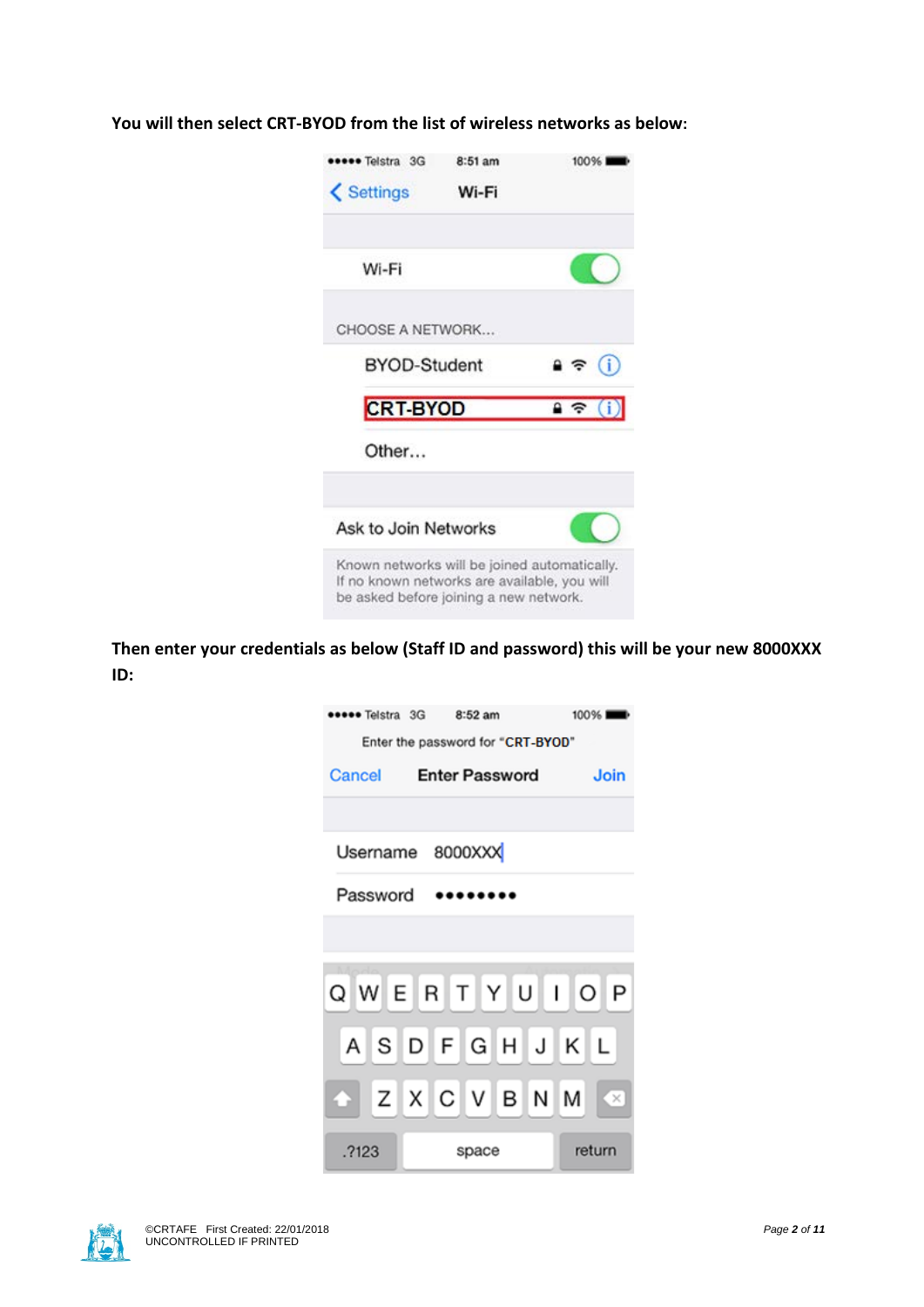#### **On some devices, you may need to trust the certificate as below:**



**When you've successfully joined, you will see the below when viewing the Wi-Fi settings:**



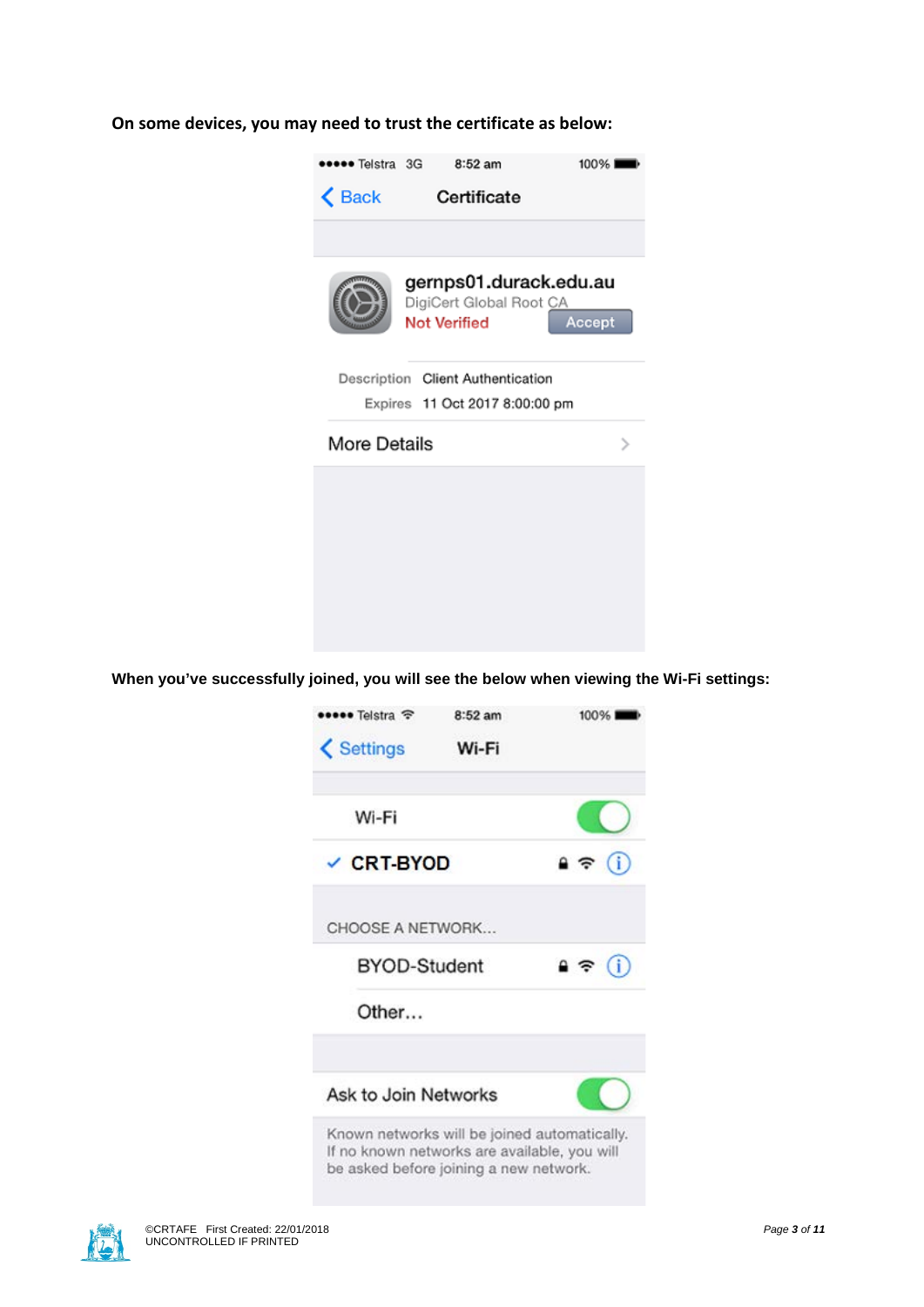## **Joining the CRT-BYOD Wi-Fi (Android)**

**NOTE: Android Phones vary in their settings and how to access certain functions. Look for similar selections on your phone for the ones represented in this document.** 

**Click on Settings as per below image:**



**Then click on connections:**

| <b>SETTINGS</b> |                                                                                                                      |
|-----------------|----------------------------------------------------------------------------------------------------------------------|
|                 | ×<br><b>SOFTWARE UPDATE</b><br>Tap here to update the firmware to the latest<br>version and use the latest features. |
|                 | Connections<br>Wi-Fi, Bluetooth, Data usage, Flight mode                                                             |
| -(1)            | Sounds and vibration<br>Sounds. Vibration. Do not disturb                                                            |
|                 | Notifications<br>Block, allow, prioritise                                                                            |
| ΙФ              | Display<br>Brightness, Blue light filter, Home screen                                                                |
|                 | Wallpapers and themes<br>Wallpapers, themes, icons                                                                   |
|                 | <b>Advanced features</b><br>Games, One-handed mode                                                                   |
|                 | Device maintenance<br>Battery, Storage, Memory                                                                       |

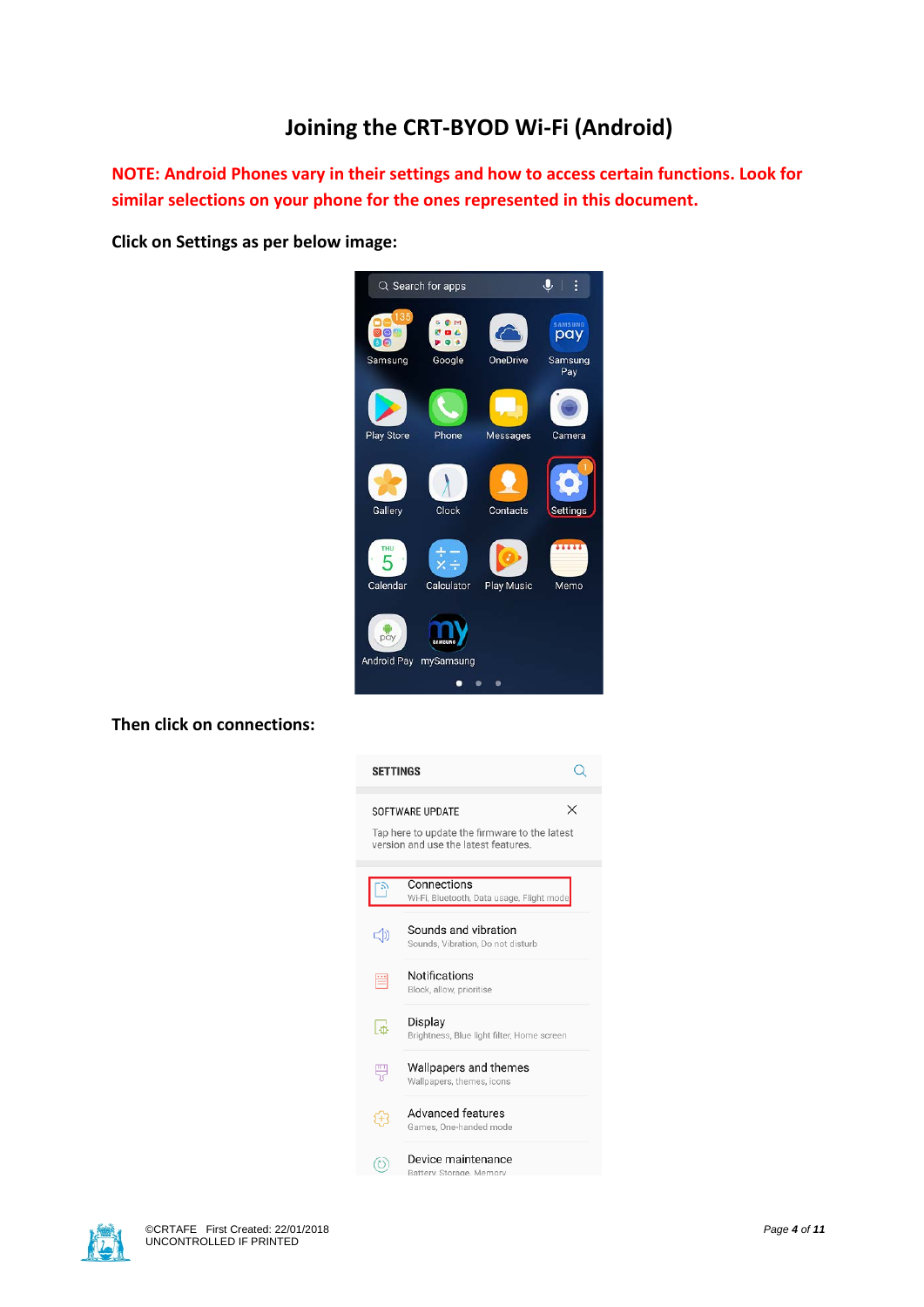#### **You will then want to select Wi-Fi:**



#### **Then select CRT-BYOD from the list:**



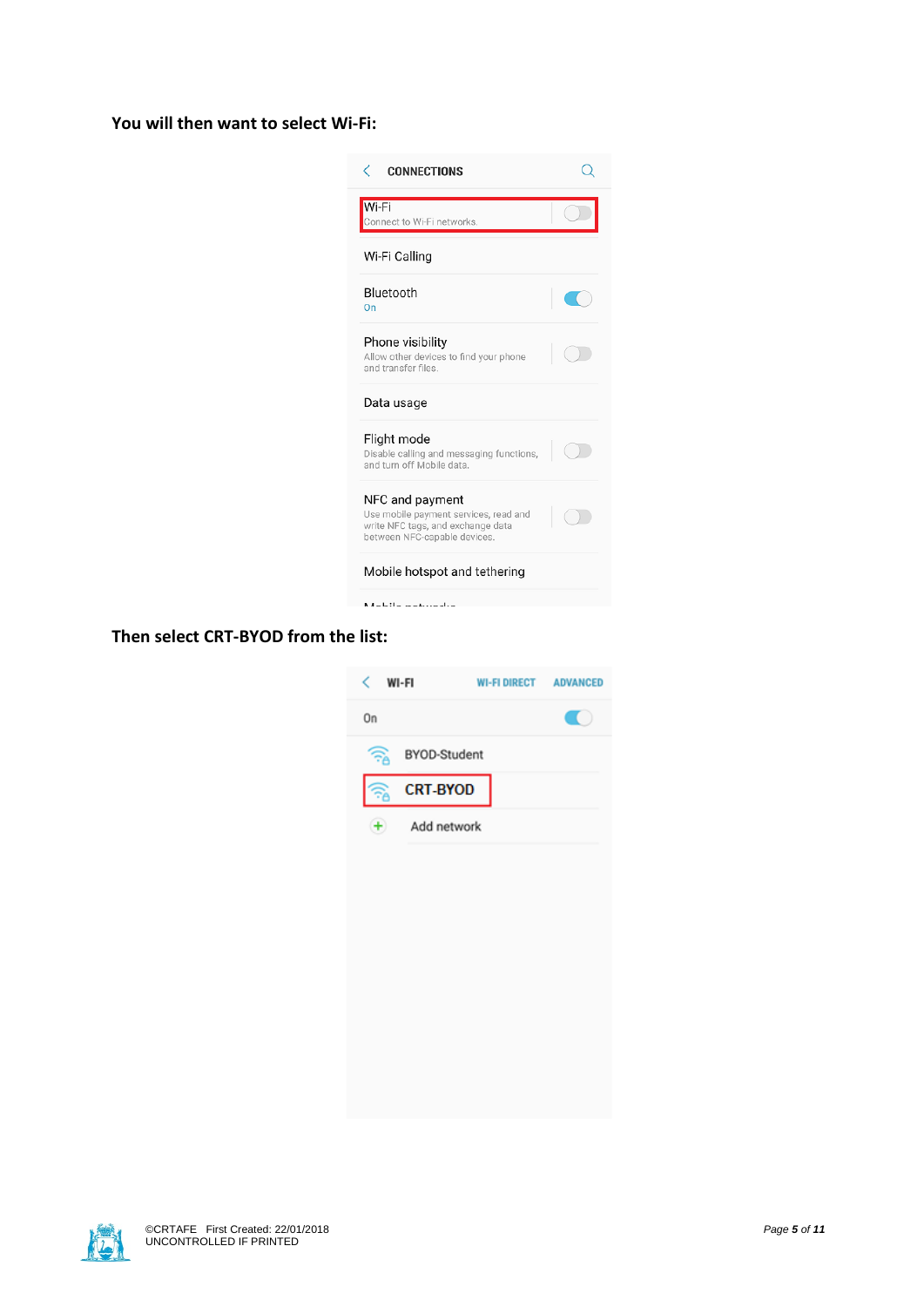**You will need the following settings (make sure you change CA certificate to 'Do not validate'):**

|   |                |          |                              |     |   |   |     |              |                |   |                |   | Ξī                                    |
|---|----------------|----------|------------------------------|-----|---|---|-----|--------------|----------------|---|----------------|---|---------------------------------------|
|   |                |          | <b>CRT-BYOD</b>              |     |   |   |     |              |                |   |                |   |                                       |
|   |                |          | EAP method                   |     |   |   |     |              |                |   |                |   |                                       |
|   |                | $PEAP =$ |                              |     |   |   |     |              |                |   |                |   |                                       |
|   |                |          | Phase 2 authentication       |     |   |   |     |              |                |   |                |   |                                       |
|   |                | None w   |                              |     |   |   |     |              |                |   |                |   |                                       |
|   |                |          | CA certificate               |     |   |   |     |              |                |   |                |   |                                       |
|   |                |          | Do not validate $\mathbf{v}$ |     |   |   |     |              |                |   |                |   |                                       |
|   |                |          |                              |     |   |   |     |              |                |   | CANCEL CONNECT |   |                                       |
|   |                |          |                              |     |   |   |     |              |                |   |                |   |                                       |
| 1 | $\overline{2}$ | 3        | 4 5                          |     |   |   |     |              | 6 7 8          |   | 9              |   | $\theta$                              |
| q | w              | e        | $\mathsf{r}$                 |     | t |   | y u |              | $\blacksquare$ |   | o              |   | р                                     |
| a | s              |          | d                            | f   |   | g | h   | j            |                | k |                | ı |                                       |
| ⇧ |                | z        | $\mathsf{X}$                 | C V |   |   | b   | $\mathsf{n}$ |                | m |                |   | $\left( \overline{\mathbf{x}}\right)$ |
|   |                |          |                              |     |   |   |     |              |                |   |                |   |                                       |

**You will then need to put your username and password in as below (this will be your 8000XXX ID):**

|     |                |                     |   |                |                    | <b>SALE</b> |   |   | $x = 625 - 252$ cm |            |    |
|-----|----------------|---------------------|---|----------------|--------------------|-------------|---|---|--------------------|------------|----|
|     |                | <b>CRT-BYOD</b>     |   |                |                    |             |   |   |                    |            | ΈD |
|     |                | Identity<br>8000XXX |   |                |                    |             |   |   |                    |            |    |
|     |                |                     |   |                | Anonymous identity |             |   |   |                    |            |    |
|     |                | Password<br>        |   |                |                    |             |   |   |                    |            |    |
|     |                |                     |   |                | Show password      |             |   |   |                    |            |    |
|     |                |                     |   |                |                    | CANCEL      |   |   | CONNECT            |            |    |
| 1   | $\overline{2}$ | 3                   |   | $\overline{4}$ | 5                  | 6           | 7 | 8 | 9                  |            | 0  |
| q   | w              | e                   |   | r.             | t                  | у           | u | i | o                  |            | р  |
| a   |                | s                   | d | f              | g                  | h           | Ĩ |   | k                  | I          |    |
| ⇧   |                | z                   | x | c              | v                  | b           |   | n | m                  | $\sqrt{x}$ |    |
| 1@# |                | 563                 |   |                | English(US)        |             |   |   |                    | Next       |    |

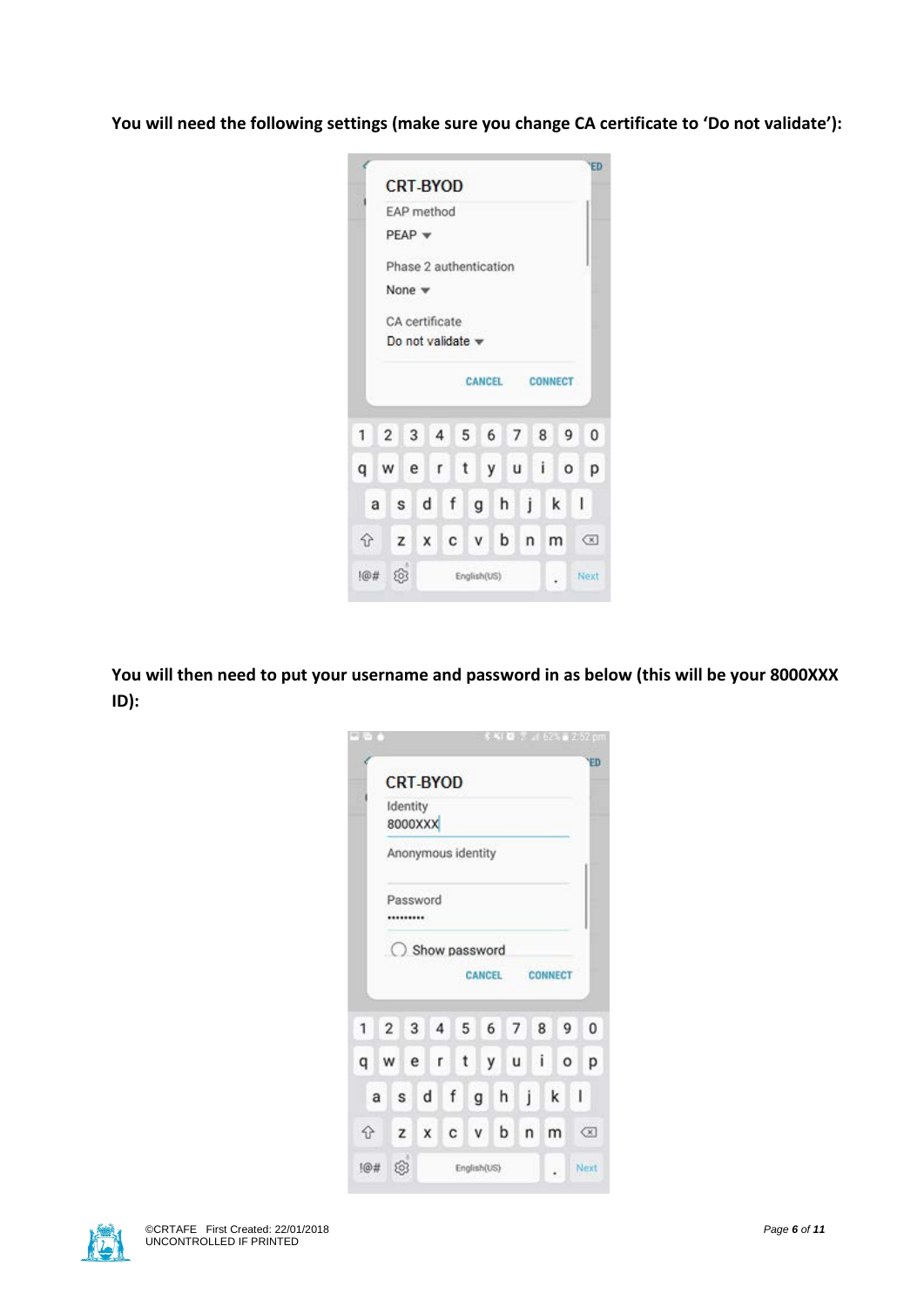### **You should then see the wireless network connected:**



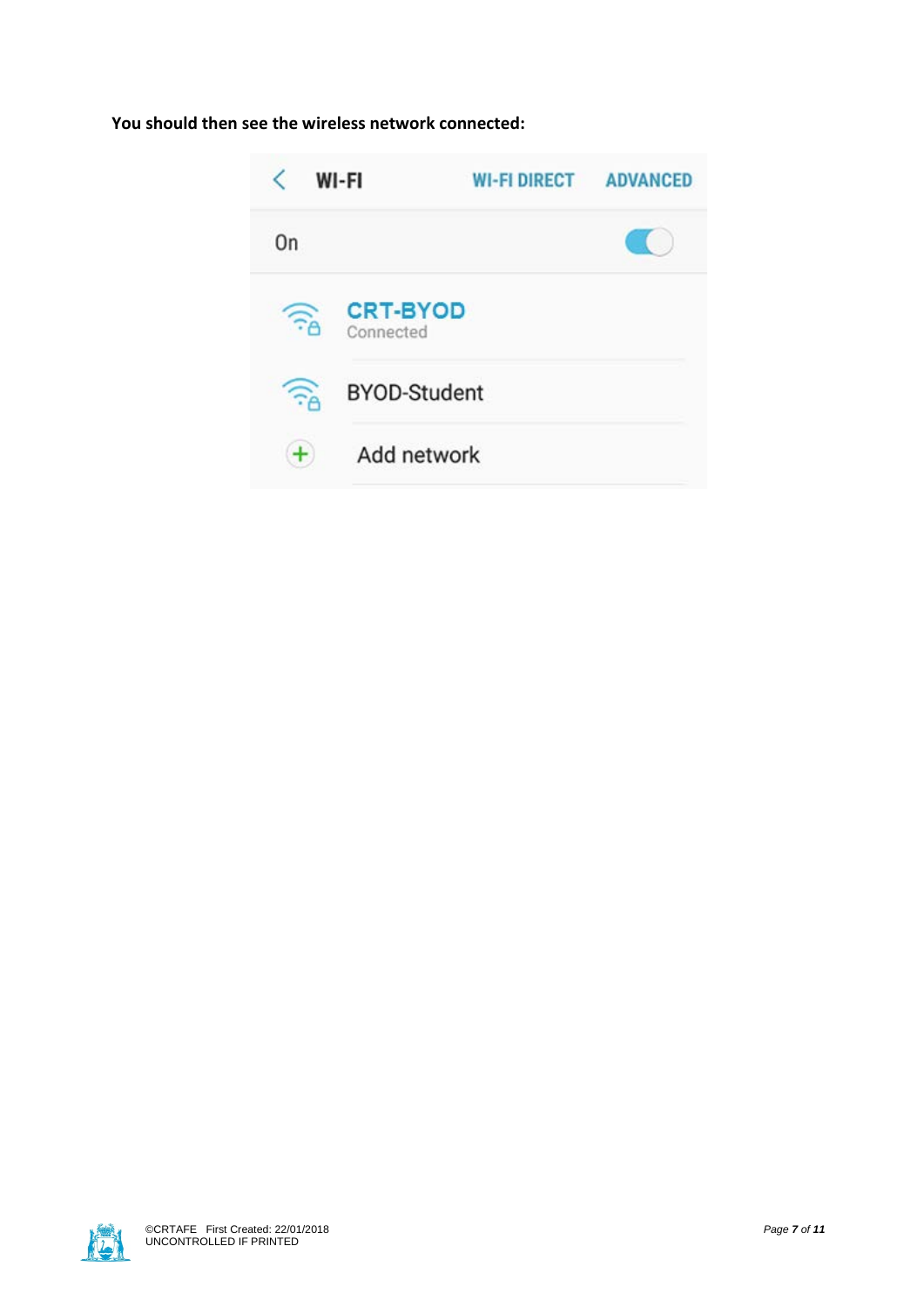# **Joining the CRT-BYOD Wi-Fi (Windows 7)**

**Click on the Wi-Fi Icon in your system tray:**



**Click on the CRT-BYOD wireless network and choose connect automatically:**

| Not connected                   |  |
|---------------------------------|--|
| Connections are available       |  |
| Wireless Network Connection     |  |
| <b>CRT-BYOD</b>                 |  |
| Connect automatically           |  |
| Other Network                   |  |
| Open Network and Sharing Center |  |

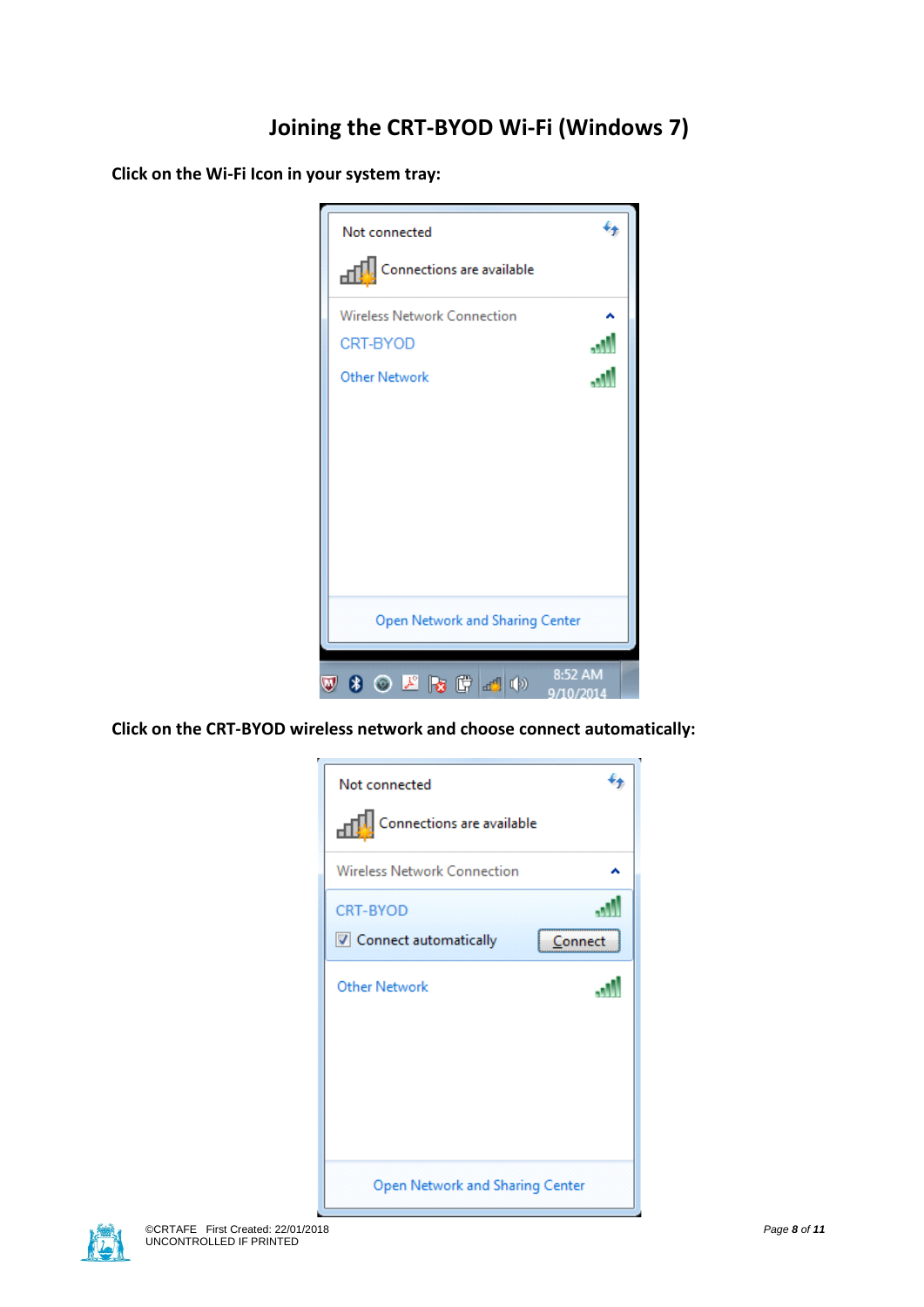**You will be prompted for your credentials. Enter your account details as you would normally to log onto college computers:**

| <b>Windows Security</b>       |                               |              |  |
|-------------------------------|-------------------------------|--------------|--|
| Please enter user credentials | <b>Network Authentication</b> |              |  |
|                               | User name<br>Password         |              |  |
|                               |                               | Cancel<br>OK |  |

**If you get this notification, it is letting you check this connection's security certificate and asking if you want to proceed. If you want to check the certificate (which is a good habit) click details. It should match this image. Click Connect and you're connected:**

| <b>Windows Security Alert</b>                                                                                                                                                                                                                                                                                                     | X |
|-----------------------------------------------------------------------------------------------------------------------------------------------------------------------------------------------------------------------------------------------------------------------------------------------------------------------------------|---|
| The connection attempt could not be completed                                                                                                                                                                                                                                                                                     |   |
| The Credentials provided by the server could not be validated. We recommend<br>that you terminate the connection and contact your administrator with the<br>information provided in the details. You may still connect but doing so exposes<br>you to security risk by a possible roque server.                                   |   |
| Details                                                                                                                                                                                                                                                                                                                           |   |
| Radius Server:<br>gernps01.durack.edu.au<br>DigiCert Global Root CA<br>Root CA:                                                                                                                                                                                                                                                   | × |
| The server "gernps01.durack.edu.au" presented a valid certificate issued<br>by "DigiCert Global Root CA", but "DigiCert Global Root CA" is not<br>configured as a valid trust anchor for this profile. Further, the server<br>"gernps01.durack.edu.au" is not configured as a valid NPS server to<br>connect to for this profile. |   |
| Terminate<br>Connect<br>Details                                                                                                                                                                                                                                                                                                   |   |

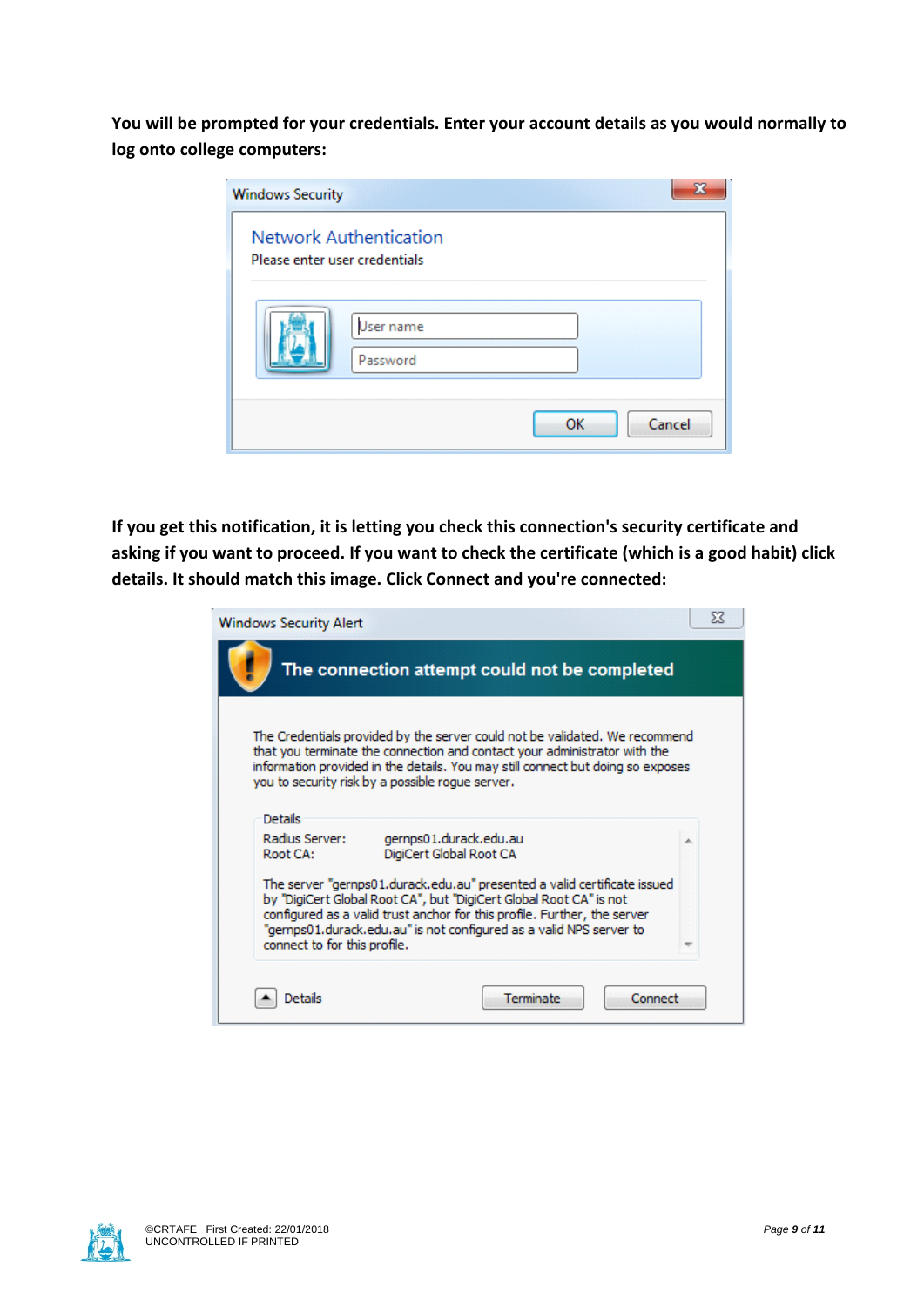## **Joining the CRT-BYOD Wi-Fi (Mac OS X)**

**Click on the Wi-Fi icon:**



**Click on the CRT-BYOD wireless network:**



**You will be prompted for your credentials. Enter your account details as you would normally to log onto college computers. Remember this network if you will be using this device regularly on this wireless network:**

| enterprise credentials. |                              |
|-------------------------|------------------------------|
| Mode:                   | Automatic                    |
| Username:               |                              |
| Password:               |                              |
|                         | Show password                |
|                         | <b>Remember this network</b> |